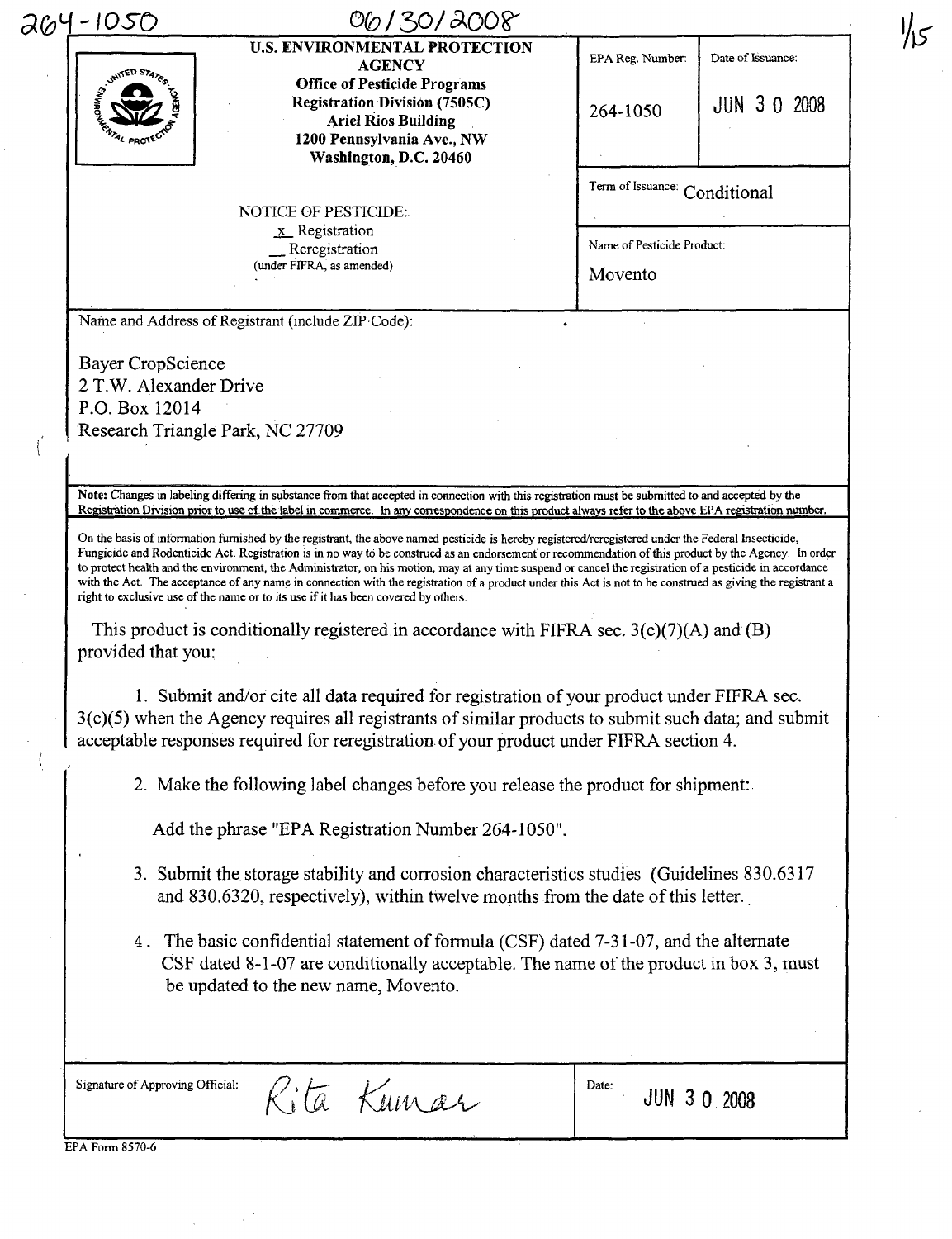page 2 EPA Reg. No. 264-1050

5. On page 4, change "should" to "must" in the statement under APPLICATION INSTRUCTIONS and in paragraphs under Foliar Spray Applications.

6. On page 4, change "may" to "must" in the first paragraph under Foliar Spray Applications.

5. Submit two (2) copies of the final printed labeling before you release the product for shipment.

If these conditions are not complied with, the registration will be subject to cancellation in accordance with FIFRA section  $6(a)$ . Your release for shipment of the product constitutes acceptance of these conditions. A stamped copy of the label is enclosed for your records.

If you have any questions, please contact me at (7030) 308-8291, or send an e-mail.

Sincerely,

 $R$ ita Kumar

Rita Kumar Senior Regulatory Specialist Insecticide Rodenticide Branch Registration Divison (7S0SP)

Enclosure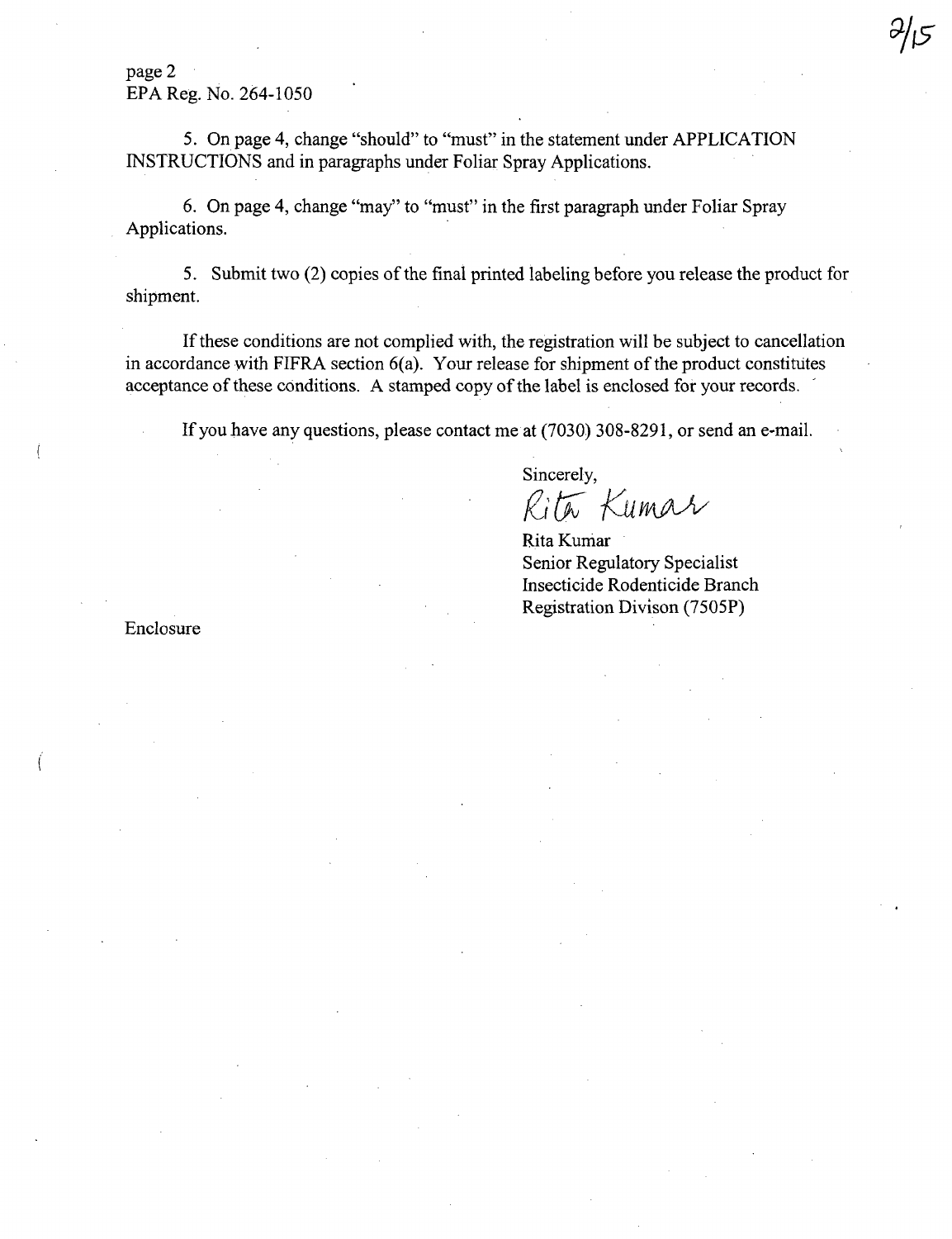1

# **MOVENTOTM**

For Agricultural Use Only: For control of certain insects on citrus, grapes, pome fruit, stone fruit, tree nuts, hops, Christmas tree plantations, vegetables and potato.

#### ACTIVE INGREDIENT:

| spirotetramat: cis-3-(2,5-dimethlyphenyl)-8-methoxy-2-oxo-1-azaspiro[4.5]dec-3-en-4-yl-ethyl carbonate22.4% |               |
|-------------------------------------------------------------------------------------------------------------|---------------|
|                                                                                                             | <u>77.6% </u> |
| MOVENTO <sup>™</sup> contains 2 pounds of spirotetramat per US gallon, or 240 grams per liter.              | 100.0%        |

#### EPA Reg. No. 264·1050 EPA Est. No.

## **STOp .. Read the label before use KEEP OUT OF REACH** OF CHILDREN **CAUTION**

Si usted no entiende la etiqueta, busque a alguien para que se la explique a usted en detalle. (If you do not understand the label, find someone to explain it to you in detail.)

For MEDICAL and TRANSPORTATION Emergencies ONLY Call 24 Hours A Day 1·800-334-7577 For PRODUCT USE Information Call 1-866-99BAYER (1-866-992-2937)

| <b>FIRST AID</b>        |                                                                                                                                                                                                                                                                                                                        |
|-------------------------|------------------------------------------------------------------------------------------------------------------------------------------------------------------------------------------------------------------------------------------------------------------------------------------------------------------------|
| IF ON SKIN OR CLOTHING: | Take off contaminated clothing.<br>$\bullet$                                                                                                                                                                                                                                                                           |
|                         | Rinse skin immediately with plenty of water for 15 to 20 minutes.                                                                                                                                                                                                                                                      |
|                         | Call a poison control center or doctor for treatment advice.                                                                                                                                                                                                                                                           |
| <b>IF SWALLOWED:</b>    | Call a poison control center or doctor immediately for treatment advice.                                                                                                                                                                                                                                               |
|                         | Have person sip a glass of water if able to swallow.                                                                                                                                                                                                                                                                   |
|                         | Do not induce vomiting unless told to do so by a poison control center or doctor.<br>۰                                                                                                                                                                                                                                 |
|                         | Do not give anything by mouth to an unconscious person.                                                                                                                                                                                                                                                                |
| IF IN EYES:             | Hold eye open and rinse slowly and gently with water for 15-20 minutes. Remove contact lenses, if<br>present, after the first five minutes, then continue rinsing.                                                                                                                                                     |
|                         | Call a poison control center or doctor immediately for treatment advice.                                                                                                                                                                                                                                               |
|                         | In case of emergency call toll free the Bayer CropScience Emergency Response Telephone No. 1-800-334-7577.<br>Have the product container or label with you when calling a poison control center or doctor, or going for treatment. You may also contact 1-800-334-7577<br>for emergency medical treatment information. |

Note To Physician: No specific antidote is available. Treat patient symptomatically.

#### PRECAUTIONARY STATEMENTS

### HAZARDS TO HUMANS AND DOMESTIC ANIMALS CAUTION

Harmful if swallowed or absorbed through skin. Causes moderate eye irritation. Avoid contact with skin, eyes, or clothing. Wash thoroughly with soap and water after handling and before eating, drinking, chewing gum, or using tobacco. Remove contaminated clothing and wash before reuse. Prolonged or frequently repeated skin contact may cause allergic reactions in some individuals.

#### PERSONAL PROTECTIVE EQUIPMENT (PPE)

Applicators and other handlers must wear:

- Protective eyewear
- Long-sleeved shirt and long pants
- Chemical-resistant gloves
- Shoes plus socks

ACCEPTED With COMMENTS In EPA Letter Dated: UN 3 0 2008<br>Under the Federal Insecticide, Fungicide and Rodenticide Act, As amended, for the pesticide Registered under EPA Reg. No:

 $964 - 1050$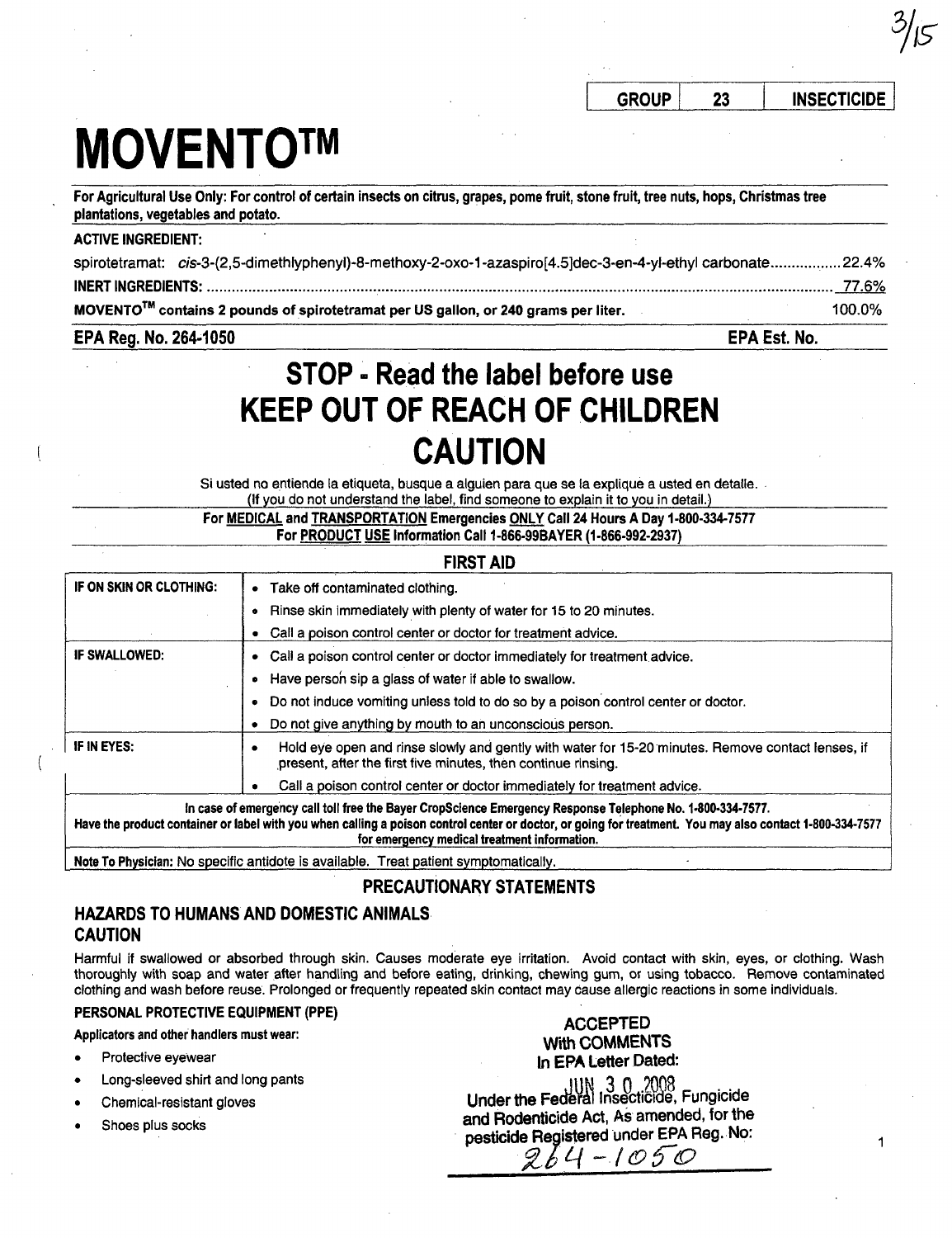Follow manufacturer's instructions for cleaning/maintaining PPE. If no such instructions for washables, use detergent and hot water. Keep and wash PPE separately from other laundry.

#### ENGINEERING CONTROLS STATEMENT

When handlers use closed systems, or enclosed cabs in a manner that meets the requirements listed in the Worker Protection Standard (WPS) for agricultural pesticides [40 CFR 170.240 (d)(4-6)], the handler PPE requirements may be reduced or modified as specified in the WPS.

#### User Safety Recommendations

#### Users should:

- Wash hands before eating, drinking, chewing gum, using tobacco or using the toilet.
- Remove clothing immediately if pesticide gets inside. Then wash thoroughly and put on clean clothing.
- Remove Personal Protective Equipment immediately after handling this product.
- Wash the outside of gloves before removing.
- As soon as possible, wash thoroughly and change into clean clothing.

#### ENVIRONMENTAL HAZARDS

For Terrestrial Use: This pesticide is toxic to aquatic invertebrates and oysters. Do not apply directly to water, to areas where surface water is present, or to intertidal areas below the mean high water mark. This product may contaminate water through drift of spray in wind. Do not apply when weather conditions favor drift from treated areas. Drift and runoff from treated areas may be hazardous to aquatic organisms in neighboring areas. Do not contaminate water when disposing of equipment washwaters or rinsate.

This chemical has properties and characteristics associated with chemicals detected in ground water. The use of this chemical in areas where soils are permeable, particularly where the water table is shallow, may result in ground-water contamination.

This product is potentially toxic to honey bee larvae through residues in pollen and nectar, but not to adult honey bees. Exposure of adult bees to direct treatment or residues on blooming crops can lead to effects on honey bee larvae. See the "Directions for Use" section of this label for specific crop application instructions that minimize risk to honey bee larvae.

#### OBSERVE THE FOLLOWING PRECAUTIONS WHEN SPRAYING IN THE VICINITY OF AQUATIC AREAS SUCH AS LAKES; RESERVOIRS; RIVERS; PERMANENT STREAMS; MARSHES OR NATURAL PONDS; ESTUARIES AND COMMERCIAL FISH FARM PONDS.

#### Spray Drift Reduction Management

Do not apply when wind speed favors drift beyond the area intended for treatment. The interaction of many equipment and weather related factors determine the potential for spray drift. The applicator is responsible for considering all of these factors when making application decisions. Avoiding spray drift is the responsibility of the applicator.

Importance of Droplet Size: An important factor influencing drift is droplet size. Select nozzles and pressure that deliver medium spray droplets as indicated in nozzle manufacturer's catalogs and in accordance with ASAE Standard S-572. Nozzles that deliver coarse spray droplets may be used to reduce spray drift provided spray volume per acre (GPA) is increased to maintain crop coverage. For aerial application, spray should be released at the lowest possible height consistent with good pest control and flight safety. Applications more than 10 feet above the crop canopy should be avoided. Low humidity and high temperature increase the evaporation rate of spray droplets and therefore the likelihood of spray drift to aquatic areas. Avoid spraying during conditions of low humidity and/or high temperature.

Wind Speed Restrictions: Drift potential increases at wind speeds of less than 3 mph (due to inversion potential) or more than 10 mph. However, many factors, including droplet size, canopy and equipment specifications determine drift potential at any given wind speed. Do not apply when winds are greater than 15. mph and avoid gusty and windless conditions. Avoiding applications when wind direction is toward an aquatic area can reduce risk exposure to sensitive aquatic areas.

Restrictions During Temperature Inversions: Do not make aerial or ground applications during temperature inversions. Drift potential is high during temperature inversions. Temperature inversions restrict vertical air mixing, which causes small suspended droplets to remain close to the ground and move laterally in a concentrated cloud. Temperature inversions are characterized by increasing temperature with altitude and are common on nights with limited cloud cover and light to no wind. They begin to form as the sun sets and often continue into the morning. Their presence can be indicated by ground fog. However, if fog is not present, the movement of smoke from a ground source can also identify inversions. Smoke that layers and moves laterally in a concentrated cloud (under low wind conditions) indicates an inversion, while smoke that moves upward and rapidly dissipates indicates good vertical air mixing.

Airblast (Air Assist) Specific Recommendations: Airblast sprayers carry droplets into the canopy of trees/vines via a radial, or lateral directed air stream. The following drift management practices should be followed:

- Adjust deflectors and aiming devices so that spray is only directed into the canopy;
- Block off upward pointed nozzles when there is no overhanging canopy;
- Use enough air volume to penetrate the canopy and provide good coverage;
- Do not allow the spray to go beyond the edge of the· cultivated area (Le., turn off sprayer when turning at end rows);
- For applications to the outside rows, orily spray inward, toward the orchard/grove.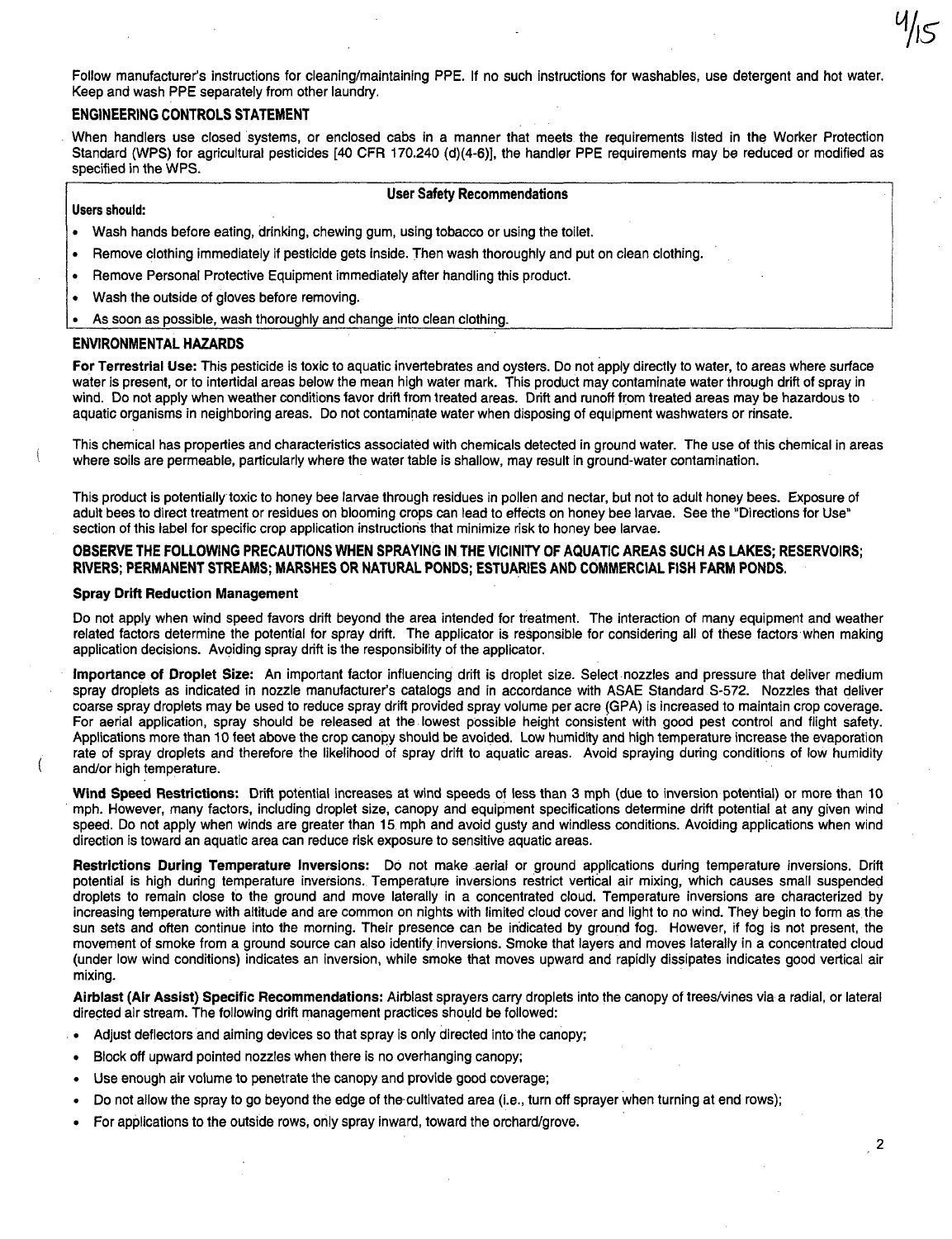#### RUNOFF MANAGEMENT

This product may contaminate water through runoff or drift of spray in wind. This product has a high potential for runoff for several weeks after application. Poorly draining soils and soils with shallow water tables are more prone to produce runoff that contains this product. A level well maintained vegetative buffer strip between areas to which this product is applied and surface water features such as ponds, streams, and springs will reduce the potential for contamination of water from rainfall runoff. Runoff of this product will be reduced by avoiding applications when rainfall is forecasted to occur within 48 hours.

#### ENDANGERED SPECIES ADVISORY

The use of any pesticide in a manner that may kill or otherwise harm endangered species or adversely modify their habitat is a violation of Federal law.

#### INSECT RESISTANCE STATEMENT

Some insects are known to develop resistance to insecticides after repeated use. As with any insecticide, the use of this product should conform to resistance management strategies established for the use area. MOVENTO contains an active ingredient with a mode of action classified as a Group 23 insecticide - lipid biosynthesis inhibitor (LBI). Studies to determine cross-resistance of Group 23 insecticides with other chemical classes have demonstrated no cross-resistance. Bayer CropScience strongly encourages that MOVENTO, applied alone or in tankmix combination with another Group 23 product, be applied in a block rotation or windowed approach with products from other chemical classes having a different mode of action before using additional applications of Group 23 insecticides against the same target pest. Using a block rotation or windowed approach, along with other IPM practices, is considered an effective use strategy for preventing or delaying an insect pest's ability to develop resistance to a given class of chemistry.

Contact your local extension specialist, certified crop advisor and/or Bayer CropScience representative for additional resistance management or IPM recommendations. Also, for more information on Insect Resistance Management (IRM), visit the Insecticide Resistance Action Committee (IRAC) on the web at http://irac-online.org.

#### DIRECTIONS FOR USE

#### It is a violation of Federal law to use this product in a manner inconsistent with its labeling.

Do not apply this product in a way that will contact workers or other persons, either directly or through drift. Only protected handlers may be in the area during application. For any requirements specific to your State or Tribe, consult the agency responsible for pesticide regulation. **Example 20** is a set of the contract of the contract of the contract of the contract of the contract of the contract of the contract of the contract of the contract of the contract of the contract of the contr

#### AGRICULTURAL USE REQUIREMENTS

Use this product only in accordance with its labeling and with the Worker Protection Standard, 40 CFR part 170. This Standard contains requirements for the protection of agricultural workers on farms, forests, nurseries, and greenhouses, and handlers of agricultural pesticides. It contains requirements for training, decontamination, notification, and emergency assistance. It also contains specific instructions and exceptions pertaining to the statements on this label about personal protective equipment (PPE), and restricted-entry interval (REI). The requirements in this box only apply to uses of this product that are covered by the Worker Protection Standard.

Do not enter or allow worker entry into treated areas during the REI of 24 hours following application.

PPE required for early entry to treated areas that is permitted under the Worker Protection Standard and that involves contact with anything that has been treated, such as plants, soil, or water, is:

- Long-sleeved shirt and long pants
- 
- Protective eyewear  $\blacksquare$ <br>• Chemical-resistant gloves
- Shoes plus socks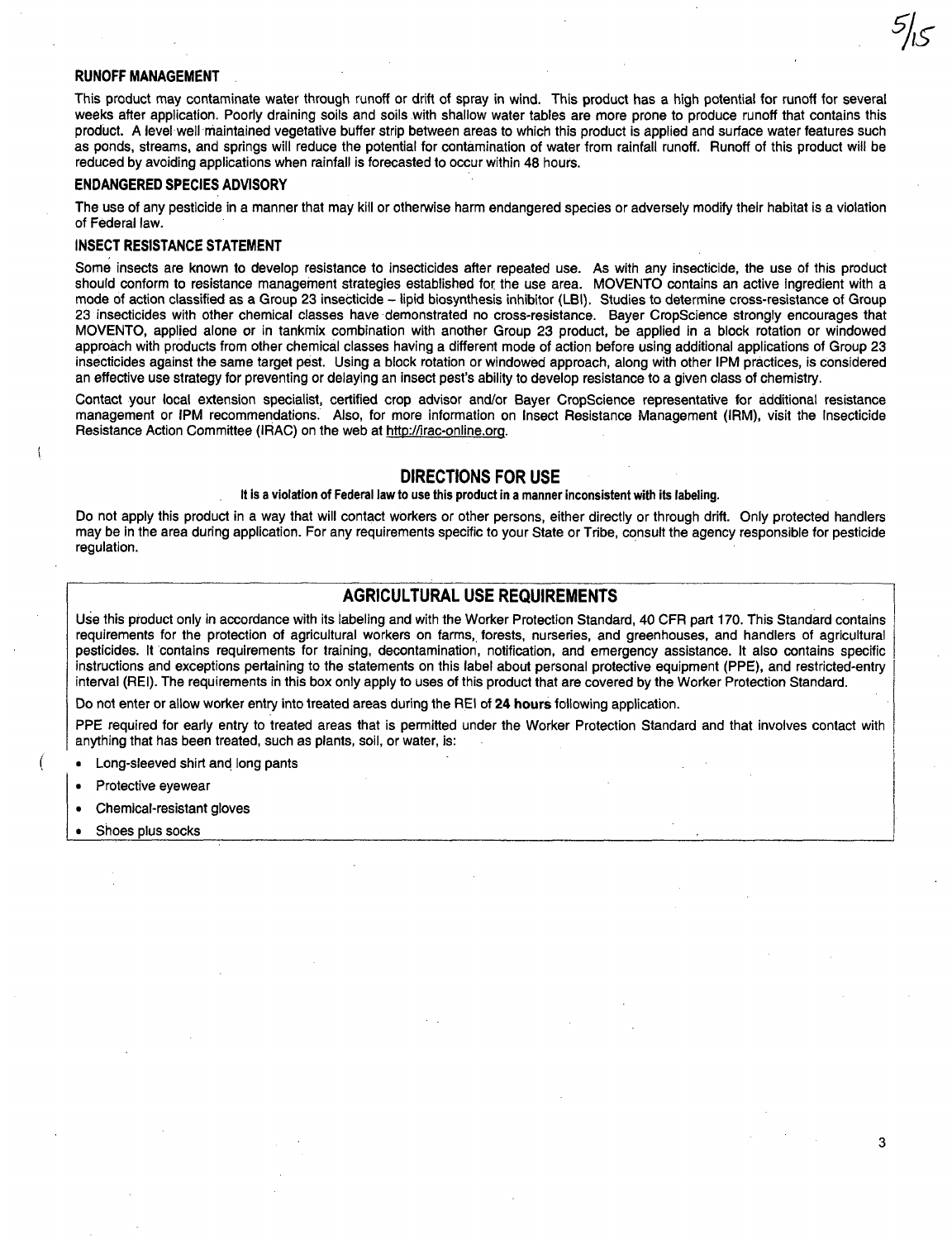#### STORAGE AND DISPOSAL

Do not contaminate water, food or feed by storage or disposal.

Pesticide Storage: MOVENTO is packaged in poly-ethylene containers. Do not allow product or containers to freeze. Store in a cool, dry place and in such a manner as to prevent cross contamination with other pesticides, fertilizers, food, and feed. Store in original container and out of the reach of children, preferably in a locked storage area.

Handle and open container in a manner as to prevent spillage. If container is leaking, invert to prevent leakage. If the container is leaking or material is spilled for any reason or cause, carefully dam up spilled material to prevent 'runoff. Refer to Precautionary Statements on label for hazards associated with the handling of this material. Do not walk through spilled material. Absorb spilled material with absorbing type compounds and dispose of as directed for pesticides below. In spill or leak incidents, keep unauthorized people away. You may contact the Bayer CropScience Emergency Response Team for decontamination procedures or any other assistance that may be necessary. The Bayer CropScience Emergency Response Telephone No. is (800) 334-7577, or contact Chemtrec at (800) 424-9300.

Pesticide Disposal: Pesticide wastes are toxic. Improper disposal of excess pesticide, spray mixture, or rinsate is a violation of Federal Law. If these wastes cannot be disposed of by use according to label instructions, contact your State Pesticide or Environmental Control Agency, or the Hazardous Waste representative at the nearest EPA Regional Office for guidance.

Container Disposal: Non-refillable container. Do not reuse or refill this container. Triple rinse container (or equivalent) promptly after emptying. Triple rinse as follows: Empty the remaining contents into application equipment or a mix tank and drain for 10 seconds after the flow begins to drip. Fill the container 14 full with water and recap. Shake for 10 seconds. Pour rinsate into application equipment or a mix tank or store rinsate for later use or disposal. Drain for 10 seconds after the flow begins to drip. Repeat this procedure two more times. Offer for recycling, if available or puncture and dispose of in a sanitary landfill, or by other procedures approved by state and local authorities.

#### APPLICATION INFORMATION

MOVENTO is a suspension concentrate formulation and is active primarily by ingestion against immature insect life stages. In addition, fertility of adult female insects may be reduced. MOVENTO can be applied by air, ground equipment or through chemigation as a preventative treatment or timed to coincide with an early threshold level in developing insect populations.

MOVENTO must be tank-mixed with a spray adjuvant / additive having spreading and penetrating properties to maximize leaf uptake and systemicity of the active ingredient within treated plants; please contact your local Bayer CropScience representative or PCA for specific recommendations by crop. However, the use of induce® adjuvant in combination with MOVENTO on grape, pome fruits and stone fruits is prohibited when fruit is present due to adverse plant compatibility on harvested commodities.

Sufficient leaf tissue must be present for uptake and translocation of this product; due to this requirement, do not apply prior to petal-fall on pome fruits, stone fruits, and tree nut crops. Following application to plant foliage, MOVENTO is fully systemic, moving through phloem and xylem to all plant tissues including new shoot, leaf and root growth; systemicity and efficacy may be hindered during periods of cold temperatures, under drought conditions, or when plants are not actively growing.

It is widely known that tankmixtures and/or sequential treatments of horticultural spray oil with Captan and/or sulfur may cause adverse plant compatibility in tree and vine crops; including MOVENTO in this tankmix and/or sequential treatment scenario is not recommended.

Use in enclosed structures, such as greenhouses or planthouses, is not permitted unless specified otherwise by statespecific supplemental labeling.

#### APPLICATION INSTRUCTIONS

Timing of application should be based on careful scouting for insect pests and local thresholds.

#### Foliar Spray Applications

Foliar applications may be made using property calibrated ground sprayers, fixed- or rotary-winged aircraft or through properly designed, sprinkler-type, chemigation equipment (See Chemigation Application directions below). Sufficient spray volume, based on the size and density of the treated crop, should be utilized that allows for good coverage of both young and old foliage without runoff or collection of spray solution on leaf margins, fruit, or other plant tissues. Good coverage will help ensure maximum uptake by leaf surfaces and optimum systemicity within the plant.

#### Ground applications should be made in a minimum of 15 gallons per acre.

Aerial applications should be made in a minimum of 10 gallons per acre in tree and vine crops, and 5 gallons per acre in vegetable and potato crops. The higher dosage of MOVENTO within the crop/pest-specific section may be necessary for optimum control for aerial applications.

Chemigation applications (See Chemigation Application directions below) should be made as concentrated as possible. For best results apply at 100% input/travel speed, for center pivots or 0.1 inch (2,716 gallons) up to 0.15 inch (4,073 gallons) of water/A, for other systems. The higher dosage of MOVENTO within the crop-specific/pest section may be necessary for optimum control for chemigation applications.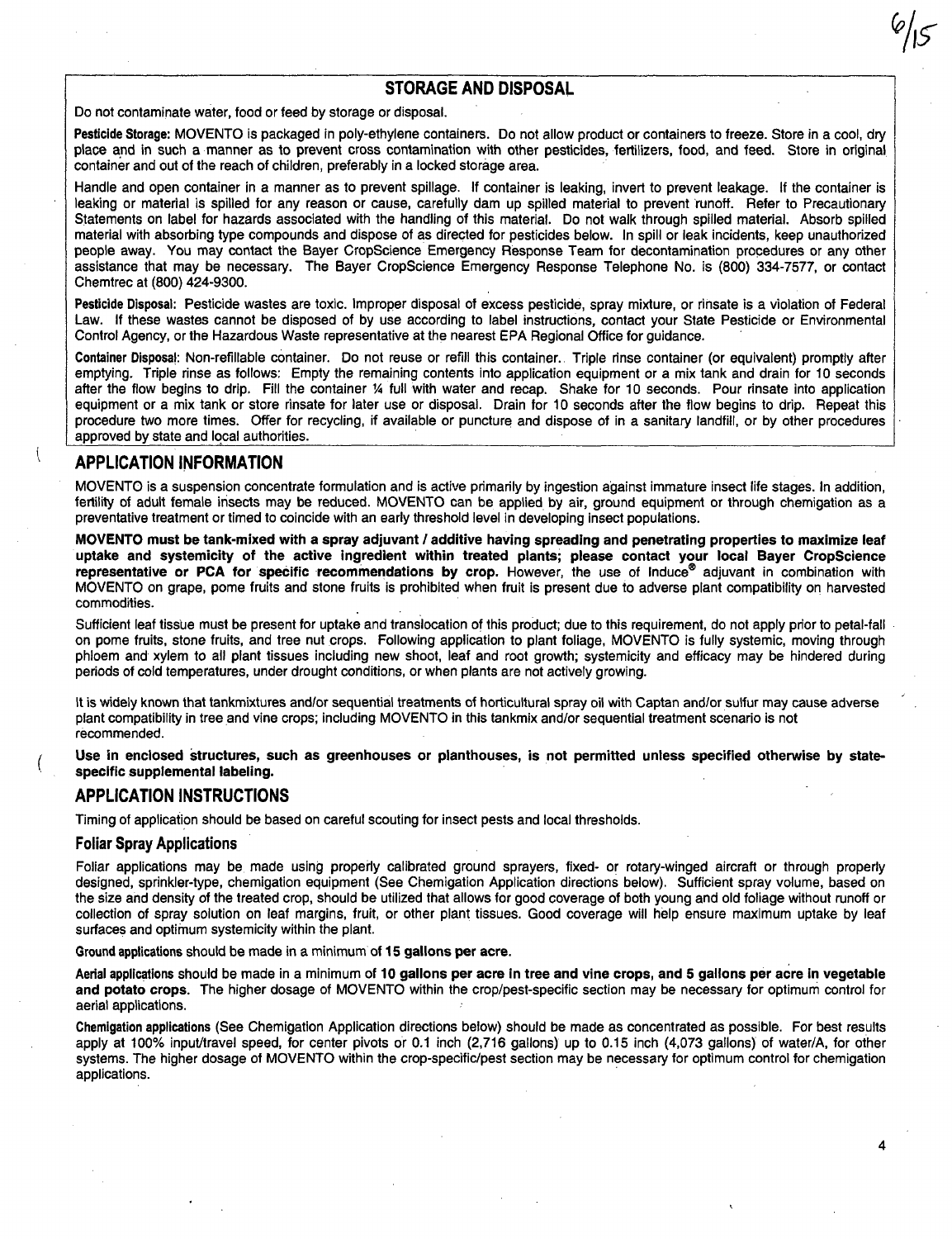#### Chemigation Application (Vegetable and Potato Crops only)

Types of Irrigation Systems: MOVENTO may be applied through sprinkler type irrigation systems only. These types include: center pivot, lateral move, side roll, or overhead solid set irrigation systems. Do not apply MOVENTO through any other type of irrigation system.

Injection for Chemigation: Inject the specified dosage of MOVENTO into the irrigation main water stream: (1) through a constant flow, metering device; (2) into the center of the main line flow via a pitot tube or equivalent; (3) at a point ahead of at least one, right-angle turn in the main stream flow such that thorough mixing with the irrigation water in ensured.

Uniform Water Distribution and System Calibration: The irrigation system must provide uniform distribution of MOVENTO treated water. Crop injury, lack of effectiveness, or illegal pesticide residues in or on the crop can result from non-uniform distribution. The system must be calibrated to uniformly distribute the rates specified for chemigation application to specific crops. If you have questions about calibration, contact your Cooperative Extension Service agent, equipment manufacturers, or other experts.

Chemigation Monitoring: A person knowledgeable of the chemigation system and responsible for its operation, or under the supervision of the responsible person, shall shut the system down and make necessary adjustments should the need arise.

Required Injection and Sprinkler System Safety Devices: The system must contain a functional check valve, vacuum relief valve, and lowpressure drain appropriately located on the irrigation pipeline to prevent water source contamination from backflow. The pesticide injection pipeline must contain a functional, automatic, quick-closing check valve to prevent the flow of fluid back toward the injection pump. The pesticide injection pipeline must also contain a functional, normally closed, solenoid-operated valve located on the intake side of the injection pump and connected to the system interlock to prevent fluid from being withdrawn from the supply tank when the irrigation system is either automatically or manually shut down. The system must contain functional interlocking controls to automatically shut off the pesticide injection pump when the water pump motor/engine stops; or in cases where there is no water pump, when water pressure decreases to the point where pesticide distribution is adversely affected. Injection systems must use a metering pump or equivalent, such as a positive displacement injection pump (e.g., diaphragm pump, venture injection) effectively designed and constructed of materials that are compatible with pesticides and capable of being fitted with a system interlock. .

USing Water from Public Water Systems: Public water system means a system for the provision to the public of piped water for human consumption if such system has at least 15 service connections or regular serves an average of at least 25 individuals daily at least 60 days out of the year. Chemigation systems connected to public water systems must contain a functional, reduced-pressure zone, back flow preventer (RPZ) or the functional equivalent in the water supply line upstream from the point of pesticide introduction. As an option to the RPZ, the water from the public water system should be discharged into a reservoir tank prior to pesticide introduction. There shall be a complete physical break (air gap) between the outlet end of the fill pipe and the top or overflow rim of the reservoir tank of at least twice the inside diameter of the fill pipe. The pesticide injection pipeline must contain a functional, automatic, quick-closing check valve to prevent the flow of fluid back toward the injection pump. The pesticide injection pipeline must contain a functional, normally closed, solenoid-operated valve located on the intake side of the injection pump and connected to the system interlock to prevent fluid from being withdrawn from the supply tank when the irrigation system is either automatically or manually shut down. The system must contain functional interlocking controls to automatically shut off the pesticide injection pump when the water pump motor stops, or in cases where there is no water pump, when the water pressure decreases to the point where pesticide distribution is adversely affected. Systems must use a metering pump, such as a positive displacement injection pump (e.g., diaphragm pump) effectively designed and constructed of materials that are compatible with pesticides and capable of being fitted with a system interlock.

Cleaning the Chemical Injection System: In order to apply pesticides accurately, the chemical injection system must be kept clean, free of chemical or fertilizer residues and sediments. Refer to your owner's manual or ask your equipment supplier for the cleaning procedure for your injection system.

flushing the Irrigation System: At the end of the application period, allow time for all lines to flush the pesticide through all nozzles or emitters before turning off irrigation water. To ensure the lines are flushed and free of pesticides, a dye indicator may be injected into the lines to mark the end of the application period.

Center·Pivot and Automatic·Move Linear Systems: Inject the specified dosage per acre continuously for one complete revolution (center pivot) or move of the system. The system should be run at maximum speed. It is recommended. that nozzles in the immediate area of control panels, chemical supply tanks, pumps and system safety devices be plugged to prevent chemical contamination of these areas. The use of END GUNS is NOT RECOMMENDED. End guns that provide uneven distribution of treated water can result in lack of effectiveness or illegal pesticide residues in or on the crop.

Solid Set and Manually Controlled Linear Systems: Injection should be during the last 30 to 60 minutes of regular irrigation period or as a separate 30 to 60 minute application not associated with a regular irrigation.

#### MIXING INSTRUCTIONS

#### COMPATIBILITY I MIXING I ORDER·Of·MIXING

Observe all cautions and limitations on labeling of all products used in mixtures.

MOVENTO is physically and biologically compatible with many registered pesticides and fertilizers or micronutrients. However, it is known that many components, including crop protection products, fertilizers, micronutrients, and spray adjuvants, may be present in a tankmix combination that creates very unique and adverse chemical reactions, resulting in high risk Circumstances, It is impossible to determine physical, biological, and plant compatibility for all scenarios that may be encountered and because of this reason, it is recommended that potential users determine the chemical, physical, biological and plant compatibility of such mixes prior to applications on a broad commercial scale.

When considering mixing MOVENTO with other pesticides, or other additives, first contact your supplier for advice. For further information, contact your local Bayer representative. If your supplier and Bayer representative have no experience with the combination you are considering, you should conduct a test to determine physical compatibility. To determine physical compatibility, add the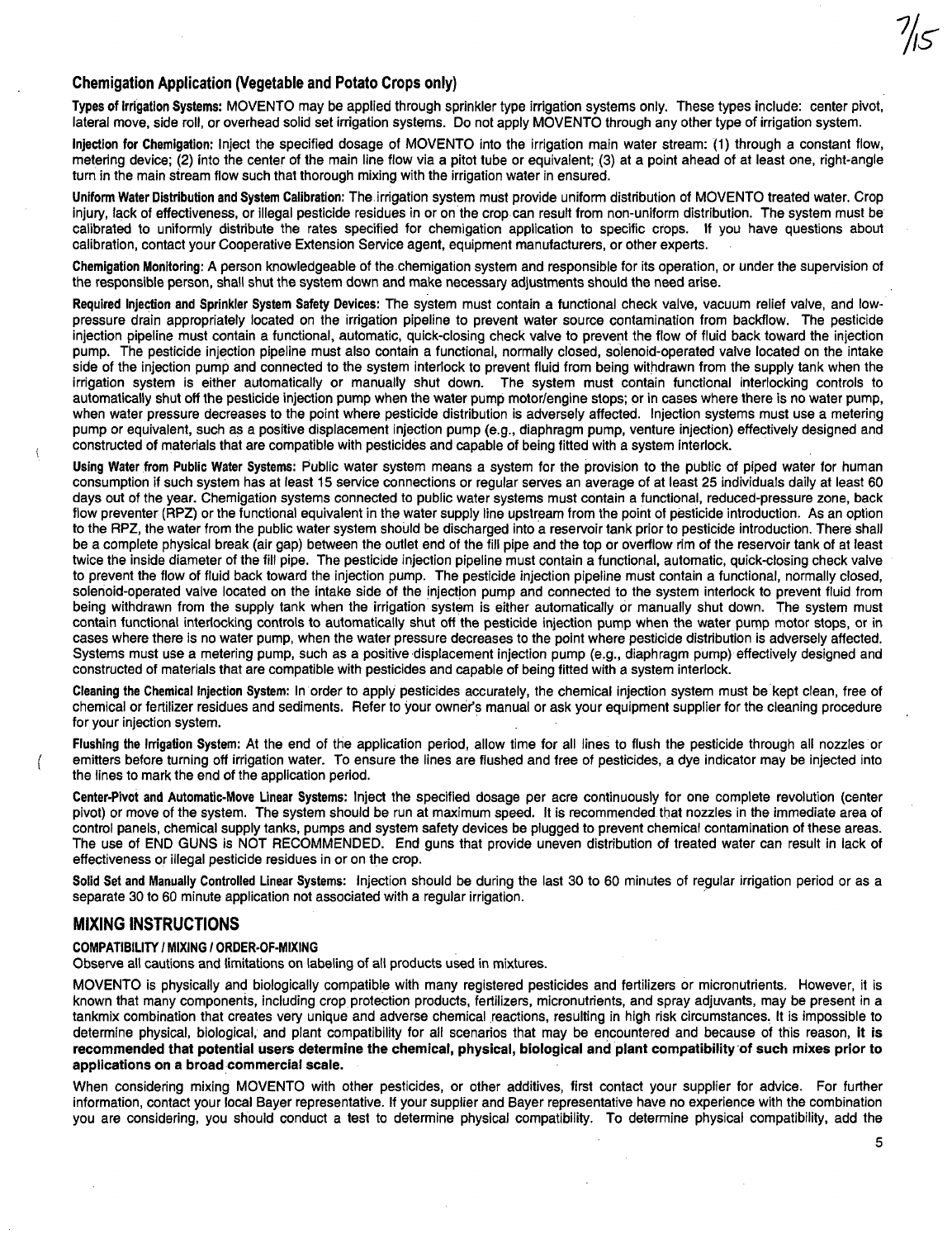recommended proportions of each chemical with the same proportion of water, as will be present in the chemical supply tank, into a suitable container, mix thoroughly and allow to stand for five minutes. If the combination remains mixed, or can be readily re-mixed, the mixture is considered physically compatible.

The proper mixing procedure for MOVENTO alone or in tank mix combinations with other pesticides is:

- 1) Fill the spray tank 1/4 to 1/3 full with clean water;
- 2) While recirculating and with the agitator running, add any products in PVA bags (See Note). Allow time for thorough mixing;
- 3) Continue to fill spray tank with water until 1/2 full;
- 4) Add any other wettable powder (WP) or wettable granules (WG) products;
- 5) Add the required amount of MOVENTO, and anyother "flowable" (FL or SC) type products;
- 6) Allow enough time for thorough mixing of each product added to tank;
- 7) If applicable, add any remaining tank mix components: emulsifiable concentrates (EC), fertilizers, micronutrients, spray adjuvants.
- 8) Fill spray tank to desired level and maintain constant agitation to ensure uniformity of spray mixture.

NOTE: Donot use PVA packets in a tank mix with products that contain boron or release free chlorine. The resultant reaction of PVA and boron or free chlorine is a plastic that is not soluble in water or solvents.

6

#### **CROP ROTATION STATEMENT**

(

Do not plant or replant any crop not listed on this label within 30 days after the last application.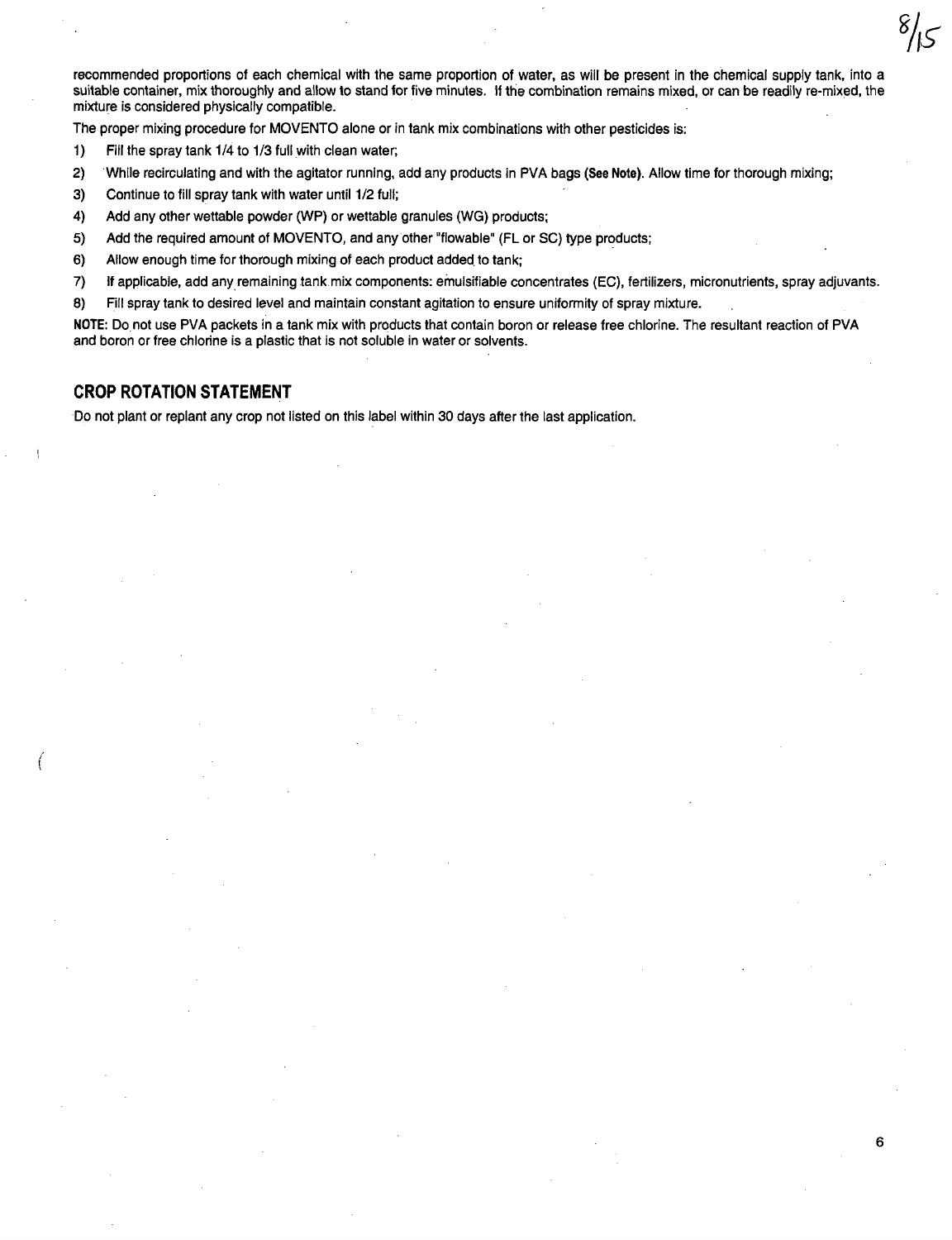#### TREE AND VINE CROPS

#### CROP USE DIRECTIONS

Apply specified dosage of MOVENTO early in the infestation as the population begins to develop or at early threshold for the target insect pest. Preventative applications are permitted where required for management of specific insect problems but generally require . the higher dosage specified within the crop specific sections for optimal residual control. Degree of efficacy against labeled pests will be determined, in part, by the stage of pest development at application and infestation level of those pests.

MOVENTO must be tank-mixed with a spray adjuvant / additive having spreading and penetrating properties to maximize leaf uptake and systemicity of the active ingredient within treated plants; please contact your local Bayer CropScience representative or PCA for specific recommendations by crop. However, the use of Induce® adjuvant in combination with MOVENTO on grape, pome fruits and stone fruits is prohibited when fruit is present due to adverse plant compatibility on harvested commodities. Sufficient leaf tissue must be present for uptake and translocation of this product; due to this requirement, do not apply prior to petal-fall on pome fruits, stone fruits, and tree nut crops.

It is widely known that tankmixtures and/or sequential treatments of horticultural spray oil with Captan and/or sulfur may cause adverse plant compatibility in tree and vine crops; including MOVENTO in this tankmix and/or sequential treatment scenario is not recommended.

Application rates within this label are based on full-size mature trees and vines. Higher rates should be used for moderate to heavy insect pressure or where longer residual control is desired. Minimum application volumes: 50 GPA for conventional ground airblast sprayer, 30 GPA for high air velocity, low volume or air curtain sprayers, 10 GPA for aerial application.

#### CITRUS FRUITS

(

Crops of Crop Group 10 including: Calamondin, Citrus citron, Citrus hybrids (Citrus spp., includes chironja, tangelo and tangor), Grapefruit, Kumquat, Lemon, Lime, Mandarin (tangerine), Orange (sweet and sour), Pummelo, and Satsuma mandarin.

|                                                                                                         | Rate              |
|---------------------------------------------------------------------------------------------------------|-------------------|
| PESTS CONTROLLED                                                                                        | fluid ounces/Acre |
| Aphids                                                                                                  |                   |
| Asian citrus psyllid                                                                                    |                   |
| California red scale                                                                                    |                   |
| Citrus leafminer                                                                                        |                   |
| Citrus thrips                                                                                           | $8.0 - 10.0$      |
| Florida red scale                                                                                       |                   |
| Mealybugs                                                                                               |                   |
| <b>Whiteflies</b>                                                                                       |                   |
| <b>Notes and Restrictions</b>                                                                           |                   |
| Pre-Harvest Interval (PHI): 1 day.                                                                      |                   |
| Minimum interval between applications: 21 days.                                                         |                   |
| Maximum MOVENTO allowed per crop season: 20 fluid ounces/Acre (0.32 lb ai/A).                           |                   |
| Do not apply this product within 10 days prior to bloom, during bloom, or until petal fall is complete. |                   |

7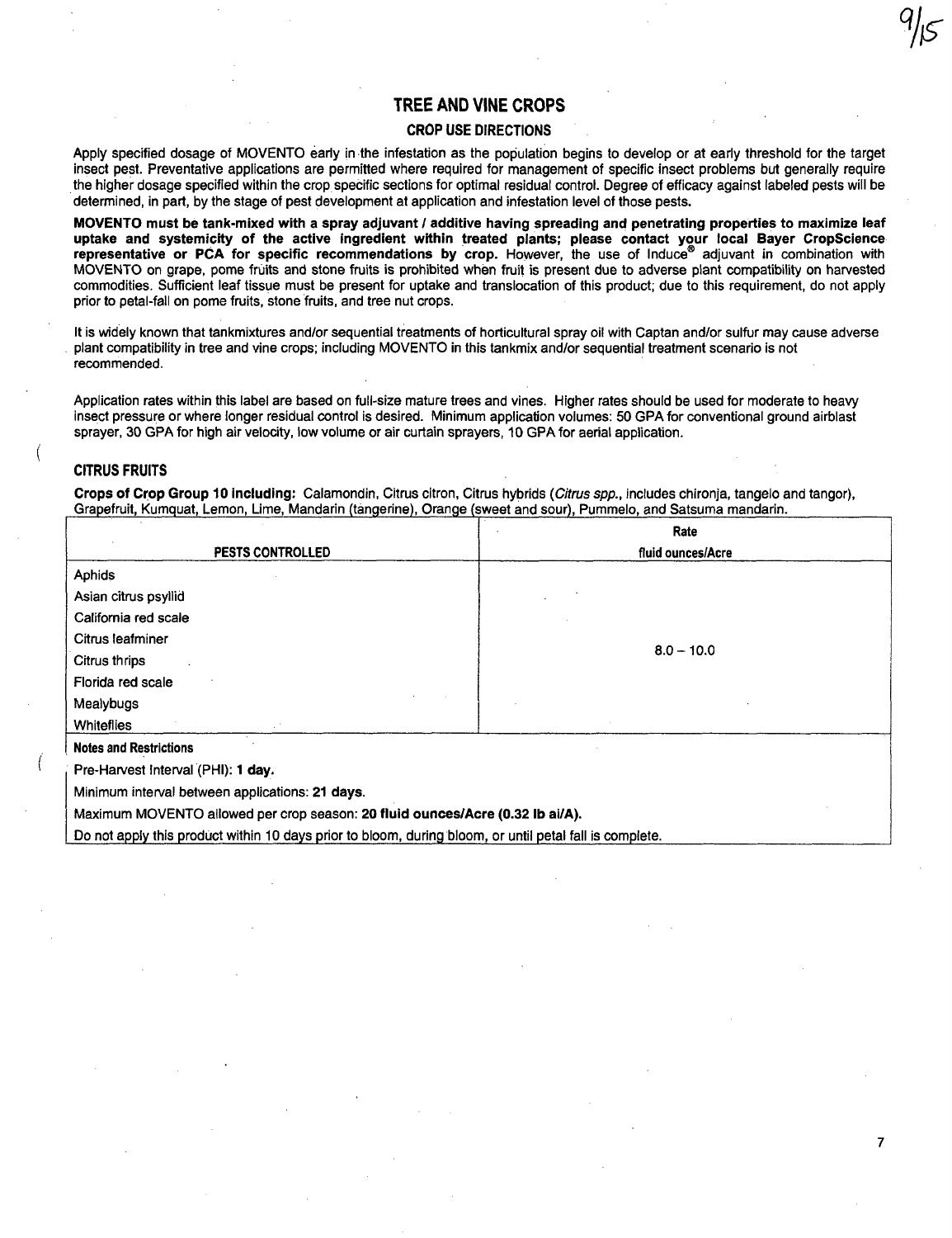#### SMALL FRUIT VINE CLIMBING SUBGROUP (Except Fuzzy Kiwifruit)

#### Crops of Crop Subgroup 13-07F Including: Amur river grape, Gooseberry, Grape, Kiwifruit (hardy), Maypop, Schisandra berry)

| <b>PESTS CONTROLLED</b>       | Rate<br>fluid ounces/Acre |  |
|-------------------------------|---------------------------|--|
| Mealybugs                     |                           |  |
| Phylloxera                    | $5.0 - 8.0$               |  |
| <b>Whiteflies</b>             |                           |  |
| <b>Notes and Restrictions</b> |                           |  |

Pre-Harvest Interval (PHI); 7 days.

Minimum interval between applications; 30 days.

Maximum MOVENTO allowed per crop season; 12.5 fluid ounces/Acre (0.2) Ib ai/A.

Some adjuvants that may be used with MOVENTO have caused intolerable damage to grape berries / clusters when applied alone or in mixes after the initiation of blo'om. Testing has shown that MOVENTO does notenhance the potential for damage when used in combination with such adjuvants. To minimize the potential damage to berries / clusters associated with such adjuvants, MOVENTO must be applied prior to the initiation of bloom in fresh market or table grapes. If potential adjuvant damage to berries / clusters can be tolerated, such as with wine or raisin grapes, MOVENTO applications can be made up to the stated pre-harvest interval.

#### POME FRUITS

Crops of Crop Group 11 Including: Apple, Crabapple, Loquat, Mayhaw, Pear, Oriental pear, Quince

| <b>PESTS CONTROLLED</b>                                                                                              | <b>Rate</b><br>fluid ounces/Acre                                                                                                                                                                                                                                                 |
|----------------------------------------------------------------------------------------------------------------------|----------------------------------------------------------------------------------------------------------------------------------------------------------------------------------------------------------------------------------------------------------------------------------|
| Aphids (including Wooly Apple Aphid)                                                                                 |                                                                                                                                                                                                                                                                                  |
| Mealybugs                                                                                                            |                                                                                                                                                                                                                                                                                  |
| Pear psylla                                                                                                          | $6.0 - 9.0$                                                                                                                                                                                                                                                                      |
| San Jose scale                                                                                                       |                                                                                                                                                                                                                                                                                  |
| Whiteflies                                                                                                           |                                                                                                                                                                                                                                                                                  |
| <b>Notes and Restrictions</b>                                                                                        |                                                                                                                                                                                                                                                                                  |
| Pre-Harvest Interval (PHI): 7 days.                                                                                  |                                                                                                                                                                                                                                                                                  |
| Minimum interval between applications: 14 days.                                                                      |                                                                                                                                                                                                                                                                                  |
| Maximum MOVENTO allowed per crop season: 25 fluid ounces/Acre (0.4 lb ai/A).                                         |                                                                                                                                                                                                                                                                                  |
| Do not apply until after petal fall.                                                                                 |                                                                                                                                                                                                                                                                                  |
| under heavy infestation pressure or where difficult control conditions exist, a second application may be necessary. | For control of San Jose scale west of the Rocky Mountains [including MT, WY, CO, and NM], apply no earlier than petal fall, followed<br>by a second application 14 - 21 days later. For control of San Jose scale east of the Rocky Mountains, apply no earlier than petal fall; |

8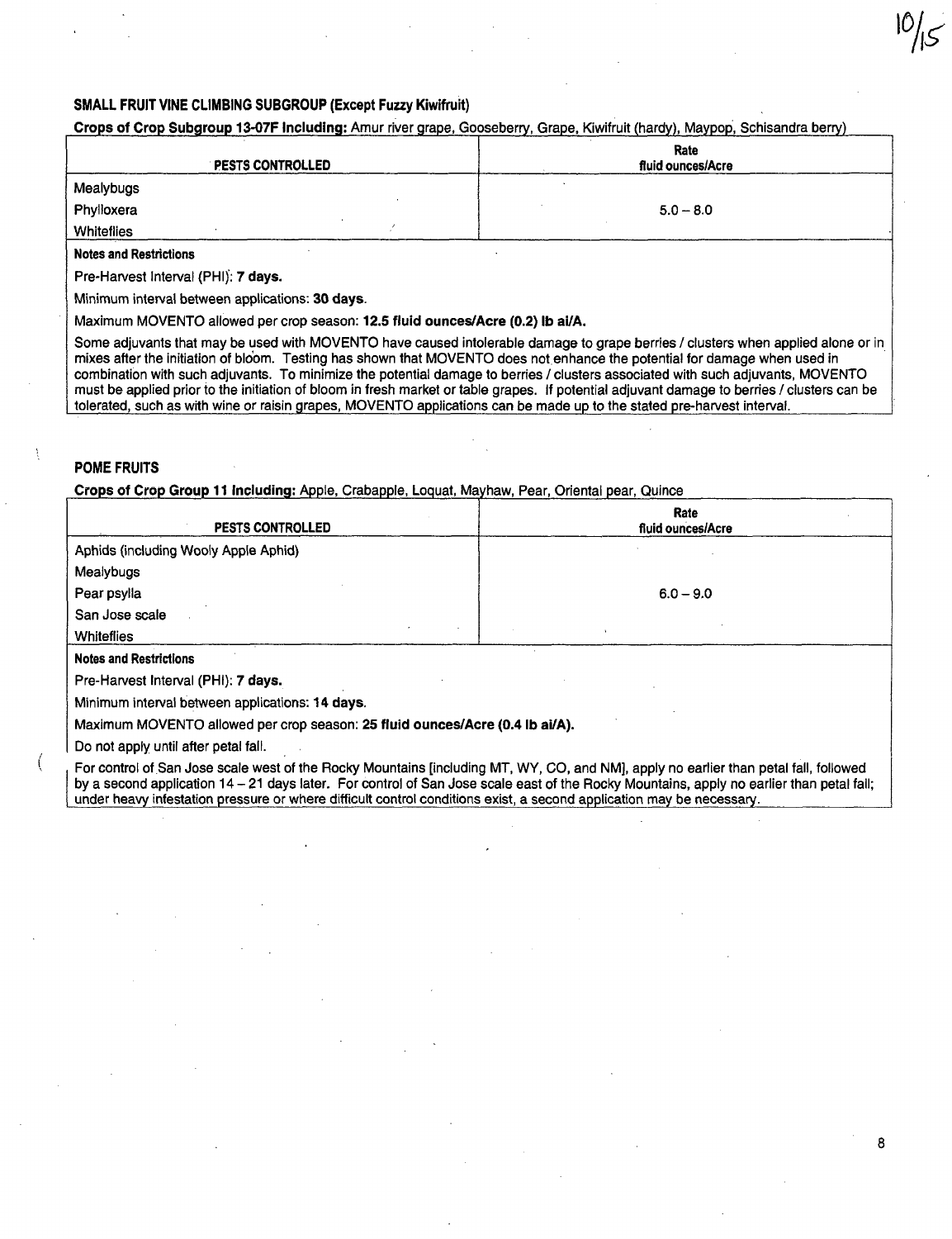#### STONE FRUITS

Crops of Crop Group 12 Including: Apricot, Cherry (sweet and tart), Nectarine, Peach, Plum (includes Chickasaw, Damson, and Japanese), Plumcot, Prune (fresh)

| <b>PESTS CONTROLLED</b>                                                                                                                                                                  | Rate<br>fluid ounces/Acre |
|------------------------------------------------------------------------------------------------------------------------------------------------------------------------------------------|---------------------------|
| Aphids                                                                                                                                                                                   |                           |
| Mealybugs                                                                                                                                                                                |                           |
| San Jose scale                                                                                                                                                                           | $6.0 - 9.0$               |
| White peach scale                                                                                                                                                                        |                           |
| <b>Whiteflies</b>                                                                                                                                                                        |                           |
| <b>Notes and Restrictions</b>                                                                                                                                                            |                           |
| Pre-Harvest Interval (PHI): 7 days.                                                                                                                                                      |                           |
| Minimum interval between applications: 14 days.                                                                                                                                          |                           |
| Maximum MOVENTO allowed per crop season: 15.3 fluid ounces/Acre (0.24 lb ai/A).                                                                                                          |                           |
| Do not apply until after petal fall.                                                                                                                                                     |                           |
| For control of San Jose scale, apply no earlier than petal fall; under heavy infestation pressure or where difficult control conditions exist,<br>a second application may be necessary. |                           |

#### TREE NUTS

Crops of Crop Group 14 Including: Almond, Beechnut, Brazil nut, Butternut, Cashew, Chestnut, Chinquapin, Filbert (hazelnut), Hickory nut, Macadamia nut (bush nut), Pecan, Walnut [black and EnQlish (Persian)]

|                                                                                 | Rate                                                                                                                                           |
|---------------------------------------------------------------------------------|------------------------------------------------------------------------------------------------------------------------------------------------|
| <b>PESTS CONTROLLED</b>                                                         | fluid ounces/Acre                                                                                                                              |
| <b>Aphids</b>                                                                   |                                                                                                                                                |
| Mealybugs                                                                       |                                                                                                                                                |
| Phylloxera                                                                      |                                                                                                                                                |
| San Jose scale                                                                  | $6.0 - 9.0$                                                                                                                                    |
| Walnut scale                                                                    |                                                                                                                                                |
| <b>Whiteflies</b>                                                               |                                                                                                                                                |
| <b>Notes and Restrictions</b>                                                   |                                                                                                                                                |
| Pre-Harvest Interval (PHI): 7 days.                                             |                                                                                                                                                |
| Minimum interval between applications: 14 days.                                 |                                                                                                                                                |
| Maximum MOVENTO allowed per crop season: 21.5 fluid ounces/Acre (0.34 lb ai/A). |                                                                                                                                                |
| Do not apply until after petal fall.                                            |                                                                                                                                                |
| a second application may be necessary.                                          | For control of San Jose scale, apply no earlier than petal fall; under heavy infestation pressure or where difficult control conditions exist, |

9

.<br>IS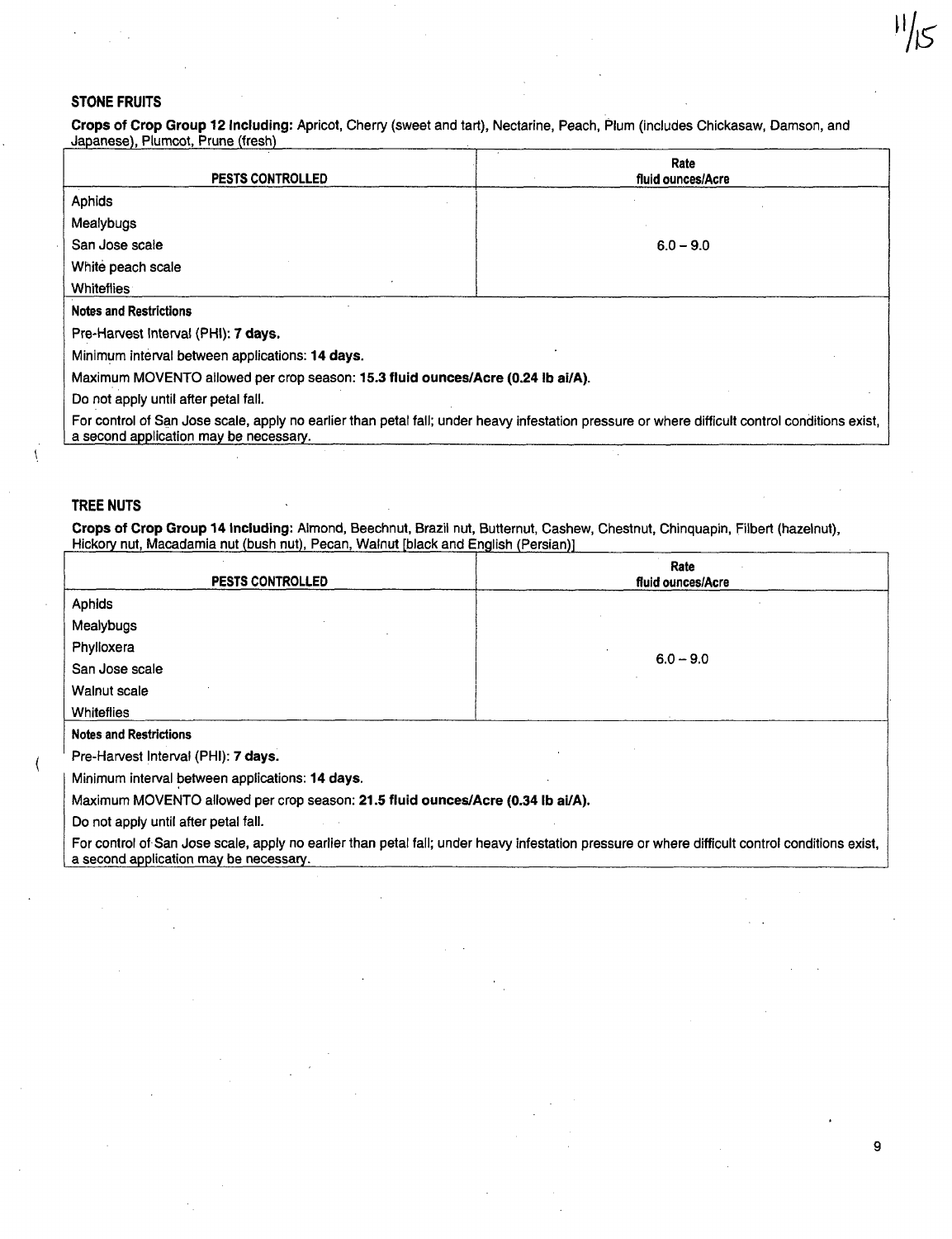| <b>HOPS</b>                                                                    |                           |
|--------------------------------------------------------------------------------|---------------------------|
| <b>PEST CONTROLLED</b>                                                         | Rate<br>fluid ounces/Acre |
| Hop aphid                                                                      | $5.0 - 6.0$               |
| <b>Notes and Restrictions</b>                                                  |                           |
| Pre-Harvest Interval (PHI): 7 days.                                            |                           |
| Minimum interval between applications: 14 days.                                |                           |
| Maximum MOVENTO allowed per crop season: 12.5 fluid ounces/Acre (0.2 lb ai/A). |                           |

### CHRISTMAS TREE PLANTATIONS

(

| PESTS CONTROLLED                                                         | Rate<br>fluid ounces/Acre |
|--------------------------------------------------------------------------|---------------------------|
| Aphids (including root aphids and Adelgids)<br><b>Scales</b>             | $5.0 - 10.0$              |
| <b>Notes and Restrictions</b>                                            |                           |
| Minimum interval between applications: 14 days.                          |                           |
| Maximum MOVENTO allowed per season: 20 fluid ounces/Acre (0.32 lb ai/A). |                           |

10

 $\overline{\mathcal{P}}$  $\sqrt{5}$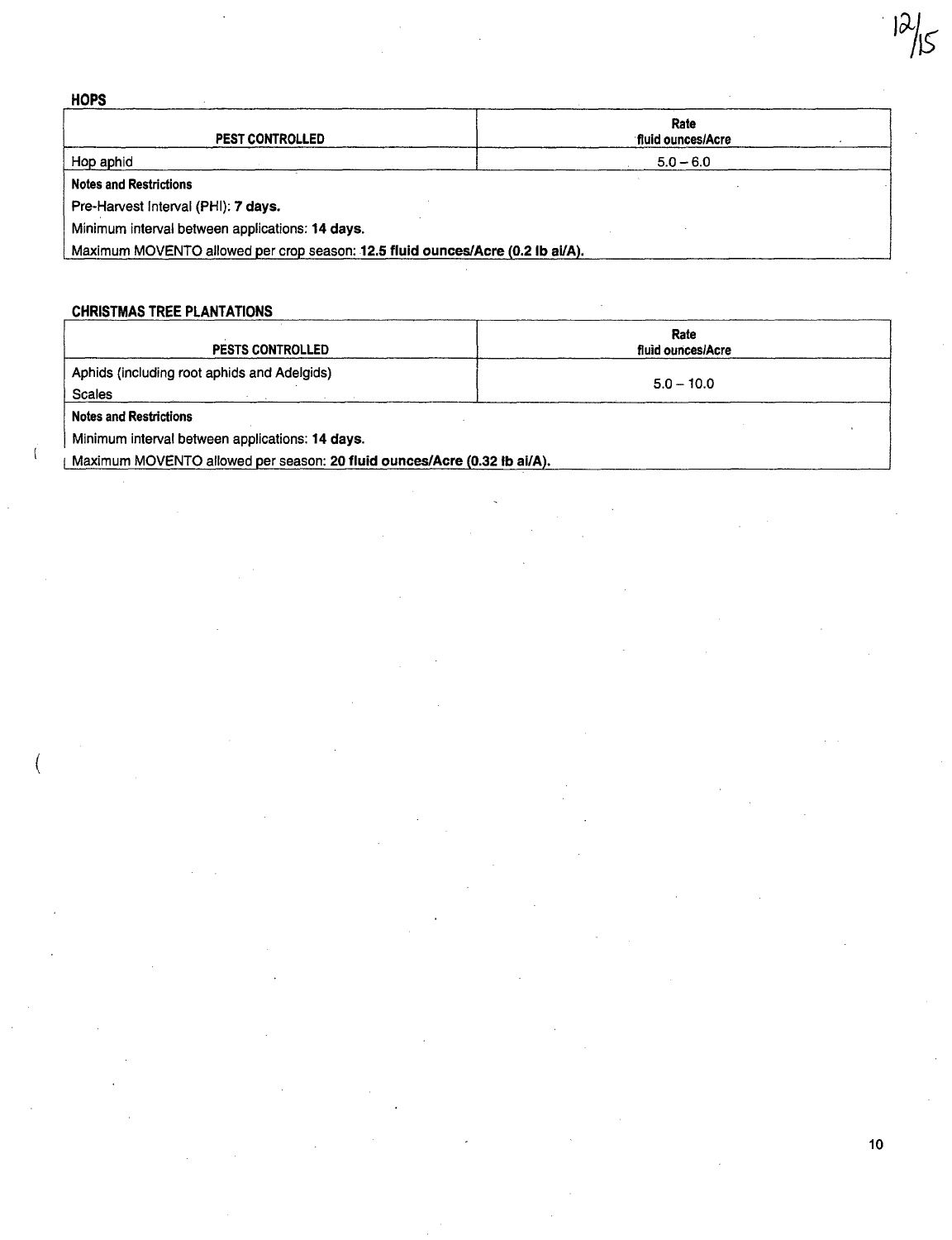#### **VEGETABLE AND POTATO CROPS**

#### CROP USE DIRECTIONS

For all crops, apply specified dosage of MOVENTO as needed for control. Treatment must be made when insect populations begin to build and before a damaging population becomes established. Rate selected for use must depend on stage of pest development at application and infestation Jevel of those pests.

MOVENTO must be tank-mixed with a spray adjuvant / additive having spreading and penetrating properties to maximize leaf uptake and systemicity of the active ingredient within treated plants; please contact your local Bayer CropScience representative or PCA for specific recommendations by crop.

Apply in adequate water for uniform coverage; minimum 15 GPA by ground and 5 GPA by aerial application. MOVENTO may also be applied through overhead irrigation systems as designated in the CHEMIGATION statement in the Application Instructions section of this label. If needed, repeat application at a 7- to 10-day interval.

#### CUCURBIT VEGETABLES

Crops of Crop Group 9 Including: Chayote (fruit), Chinese waxgourd (Chinese preserving melon), Citron melon, Cucumber, Gherkin, Gourd (edible, includes hyotan, cucuzza, hechima, Chinese okra), Momordica spp. (includes balsam apple, balsam pear, bitter melon, Chinese cucumber), Muskmelon (hybrids and/or cultivars of Cucumis melo including true cantaloupe, cantaloupe, casaba, Crenshaw melon, golden pershaw melon, honeydew melon, honey bails, mango melon, Persian melon, pineapple melon, Santa Claus melon, snake melon), Pumpkin, Squash (includes summer squash types such as: crookneck squash, scallop squash, straightneck squash, vegetable marrow, zucchini, and winter squash. types such as acorn squash, butternut squash, calabaza, Hubbard squash, spaghetti squash), Watermelon (includes hybrids and/or varieties of Citrullus lanatus)

|                                                                                                         | Rate              |  |
|---------------------------------------------------------------------------------------------------------|-------------------|--|
| <b>PESTS CONTROLLED</b>                                                                                 | fluid ounces/Acre |  |
| <b>Aphids</b>                                                                                           |                   |  |
| Whiteflies                                                                                              | $3.0 - 5.0$       |  |
| <b>Notes and Restrictions</b>                                                                           |                   |  |
| Pre-Harvest Interval (PHI): 1 day.                                                                      |                   |  |
| Minimum interval between applications: 7 days.                                                          |                   |  |
| Maximum MOVENTO allowed per crop season: 10 fluid ounces/Acre (0.16 lb ai/A).                           |                   |  |
| Do not apply this product within 10 days prior to bloom, during bloom, or until petal fall is complete. |                   |  |

#### FRUITING VEGETABLES

Crops of Crop Group 8 Including: Eggplant, Groundcherry, Pepinos, Pepper (Capsicum spp., including Bell, Chili, Cooking, Pimento and Sweet), Tomatillo, Tomato

|                                                                               | Rate              |
|-------------------------------------------------------------------------------|-------------------|
| PESTS CONTROLLED                                                              | fluid ounces/Acre |
| Aphids                                                                        |                   |
| Psyllids                                                                      | $3.0 - 5.0$       |
| Whiteflies                                                                    |                   |
| <b>Notes and Restrictions</b>                                                 |                   |
| Pre-Harvest Interval (PHI): 1 day.                                            |                   |
| Minimum interval between applications: 7 days.                                |                   |
| Maximum MOVENTO allowed per crop season: 10 fluid ounces/Acre (0.16 lb ai/A). |                   |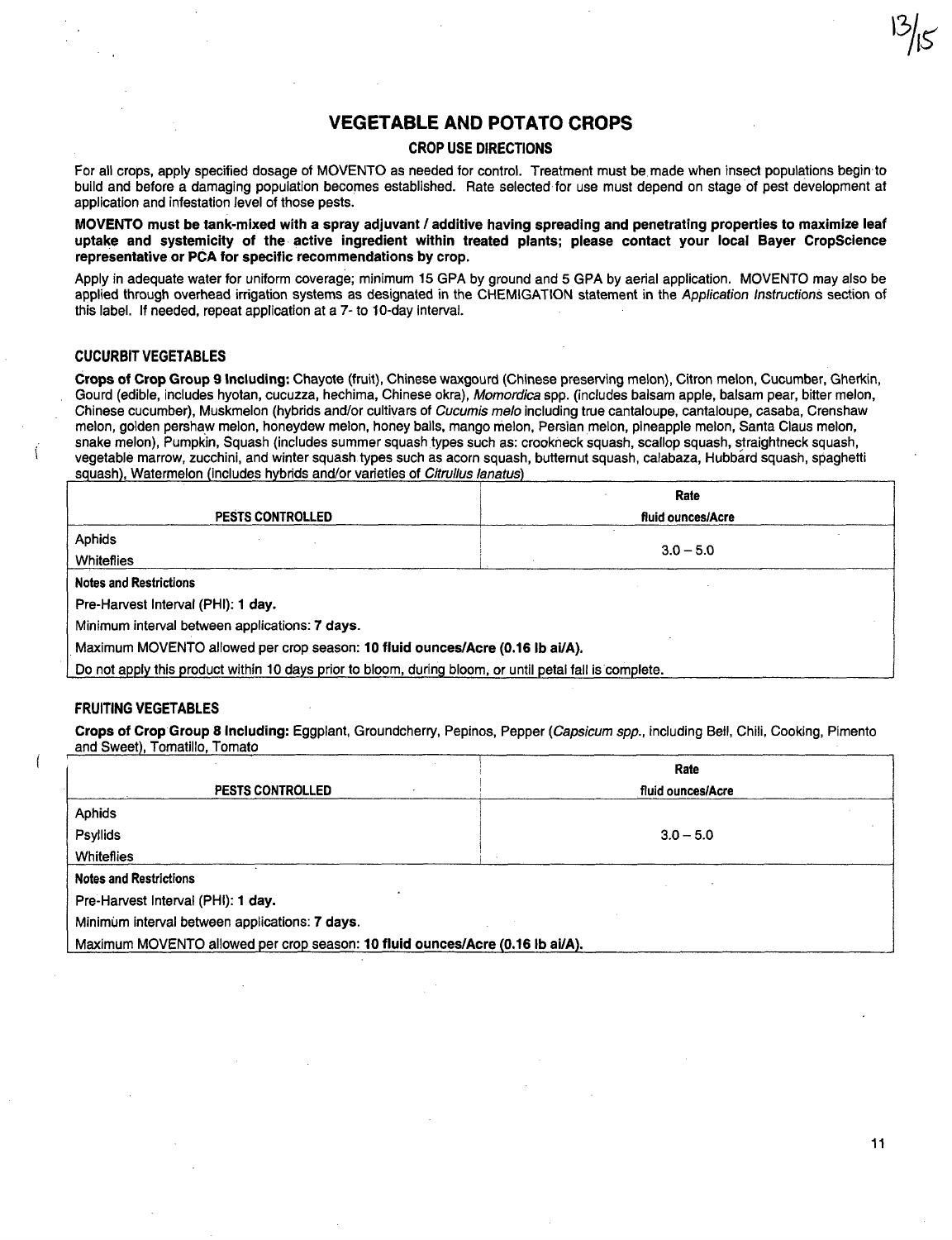#### LEAFY VEGETABLES (Except Brassica Vegetables)

Crops of Crop Group 4 Including: Amaranth (leafy amaranth, Chinese spinach, tampala), Arugula (Roquette), Cardoon, Celery, Celtuce, Chervil, Chinese celery, Chrysanthemum (edible-leaved and garland), Corn salad, Cress (garden), Cress (upland, yellow rocket, winter cress), Dandelion, Dock (sorrel), Endive (escarole), Florence fennel (Finocchio), Lettuce (head and leaf), Orach, Parsley, Purslane (garden and winter), Radicchio (red chicory), Rhubarb, Spinach [including NewZealand and vine (Malabar spinach, Indian spinach)], Swiss chard

|                                                                               | Rate              |  |
|-------------------------------------------------------------------------------|-------------------|--|
| <b>PESTS CONTROLLED</b>                                                       | fluid ounces/Acre |  |
| Aphids                                                                        | $3.0 - 5.0$       |  |
| Whiteflies                                                                    |                   |  |
| <b>Notes and Restrictions</b>                                                 |                   |  |
| Pre-Harvest Interval (PHI): 3 days.                                           |                   |  |
| Minimum interval between applications: 7 days.                                |                   |  |
| Maximum MOVENTO allowed per crop season: 10 fluid ounces/Acre (0.16 lb ai/A). |                   |  |

#### BRASSICA (COLE) LEAFY VEGETABLES

 $\overline{\mathcal{L}}$ 

Crops of Crop Group 5 Including: Broccoli, Broccoli raab (rapim), Brussels sprouts, Cabbage, Cauliflower, Cavalo broccolo, Chinese broccoli (gai Ion), Chinese cabbage (bok choy), Chinese cabbage (napa), Chinese mustard cabbage (gai choy), Collards, Kale, Kohlrabi, Mizuna, Mustard greens, Mustard spinach, Rape greens

|                                                                               | Rate              |  |
|-------------------------------------------------------------------------------|-------------------|--|
| <b>PESTS CONTROLLED</b>                                                       | fluid ounces/Acre |  |
| Aphids                                                                        | $3.0 - 5.0$       |  |
| Whiteflies                                                                    |                   |  |
| <b>Notes and Restrictions</b>                                                 |                   |  |
| Pre-Harvest Interval (PHI): 1 day.                                            |                   |  |
| Minimum interval between applications: 7 days.                                |                   |  |
| Maximum MOVENTO allowed per crop season: 10 fluid ounces/Acre (0.16 lb ai/A). |                   |  |

#### POTATO and OTHER TUBEROUS AND CORM VEGETABLES

Crops of Crop Subgroup lC Including: Arracacha, Arrowroot, Artichoke (Chinese and Jerusalem), Canna (edible), Cassava (bitter and sweet), Chayote (root)\*, Chufa, Dasheen (taro), Ginger, Leren, Potato, Sweetpotato, Tanier, Turmeric, Yam bean, Yam (true)

\* See Cucurbit Vegetables for Chayote (fruit)

| <b>PESTS CONTROLLED</b>                                                       | Rate<br>fluid ounces/Acre |  |
|-------------------------------------------------------------------------------|---------------------------|--|
|                                                                               |                           |  |
| Aphids                                                                        |                           |  |
| Psyllids                                                                      | $4.0 - 5.0$               |  |
| <b>Whiteflies</b>                                                             |                           |  |
| <b>Notes and Restrictions</b>                                                 |                           |  |
| Pre-Harvest Interval (PHI): 7 days.                                           |                           |  |
| Minimum interval between applications: 7 days.                                |                           |  |
| Maximum MOVENTO allowed per crop season: 10 fluid ounces/Acre (0.16 lb ai/A). |                           |  |